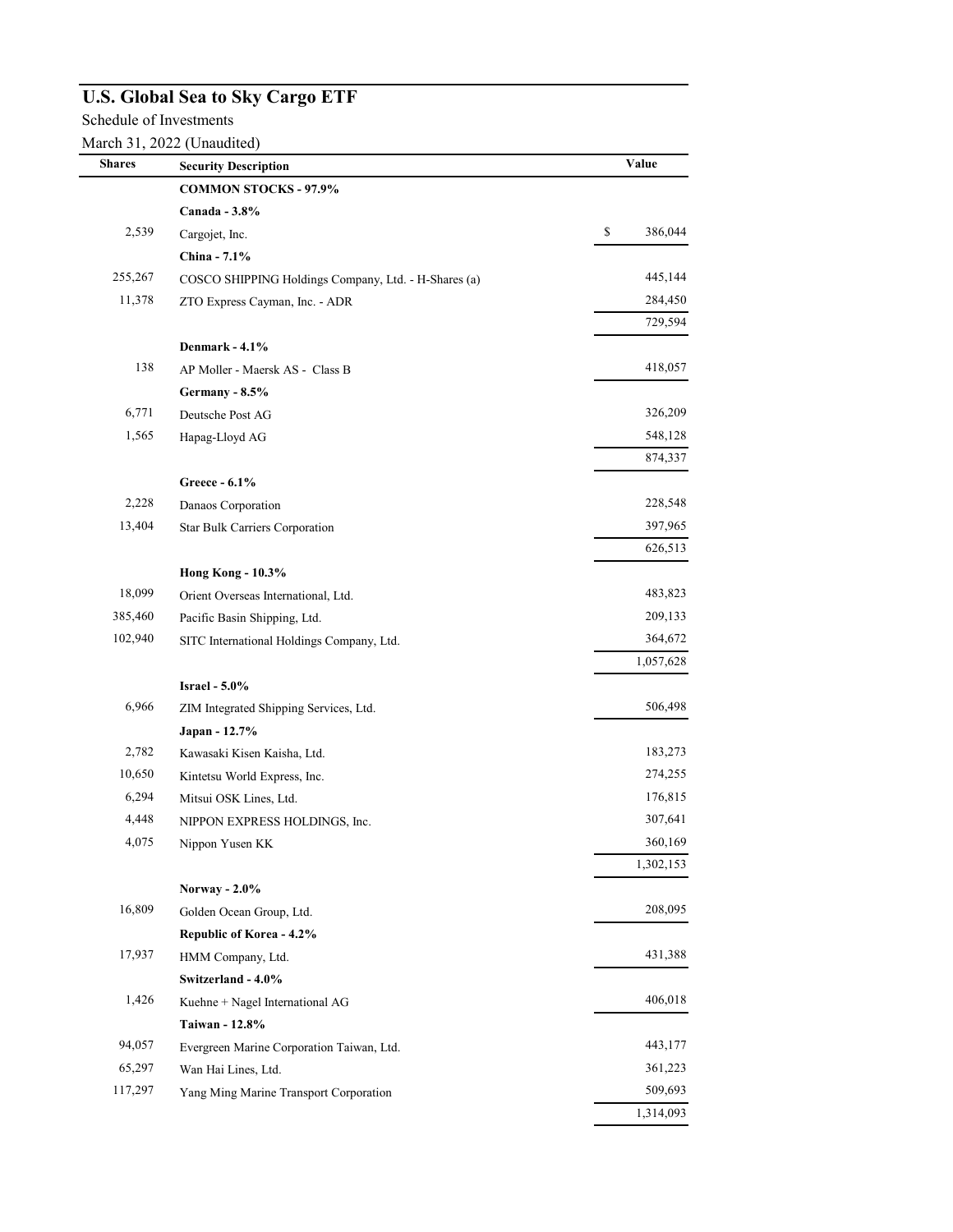|        | United Kingdom - 2.7%                        |            |
|--------|----------------------------------------------|------------|
| 64,773 | Royal Mail plc                               | 279,942    |
|        | United States - 14.6%                        |            |
| 2,989  | Expeditors International of Washington, Inc. | 308,345    |
| 1,437  | FedEx Corporation                            | 332,508    |
| 4,338  | GXO Logistics, Inc. (a)                      | 309,473    |
| 1,887  | Matson, Inc.                                 | 227,610    |
| 1,451  | United Parcel Service, Inc. - Class B        | 311,181    |
|        |                                              | 1,489,117  |
|        | TOTAL COMMON STOCKS (Cost \$9,702,213)       | 10,029,477 |
|        |                                              |            |

## **SHORT-TERM INVESTMENTS - 0.8%**

| 76,170 | First American Government Obligations Fund - Class X, 0.19% (b) | 76,170     |  |
|--------|-----------------------------------------------------------------|------------|--|
|        | TOTAL SHORT-TERM INVESTMENTS (Cost \$76,170)                    | 76,170     |  |
|        | TOTAL INVESTMENTS - 98.7% (Cost \$9,778,383)                    | 10,105,647 |  |
|        | Other Assets in Excess of Liabilities - 1.3%                    | 133,323    |  |
|        | <b>NET ASSETS - 100.0%</b>                                      | 10.238.970 |  |

Percentages are stated as a percent of net assets.

ADR American Depositary Receipt.

(a) Non-income producing security.

(b) Rate shown is the annualized seven-day yield as of March 31, 2022.